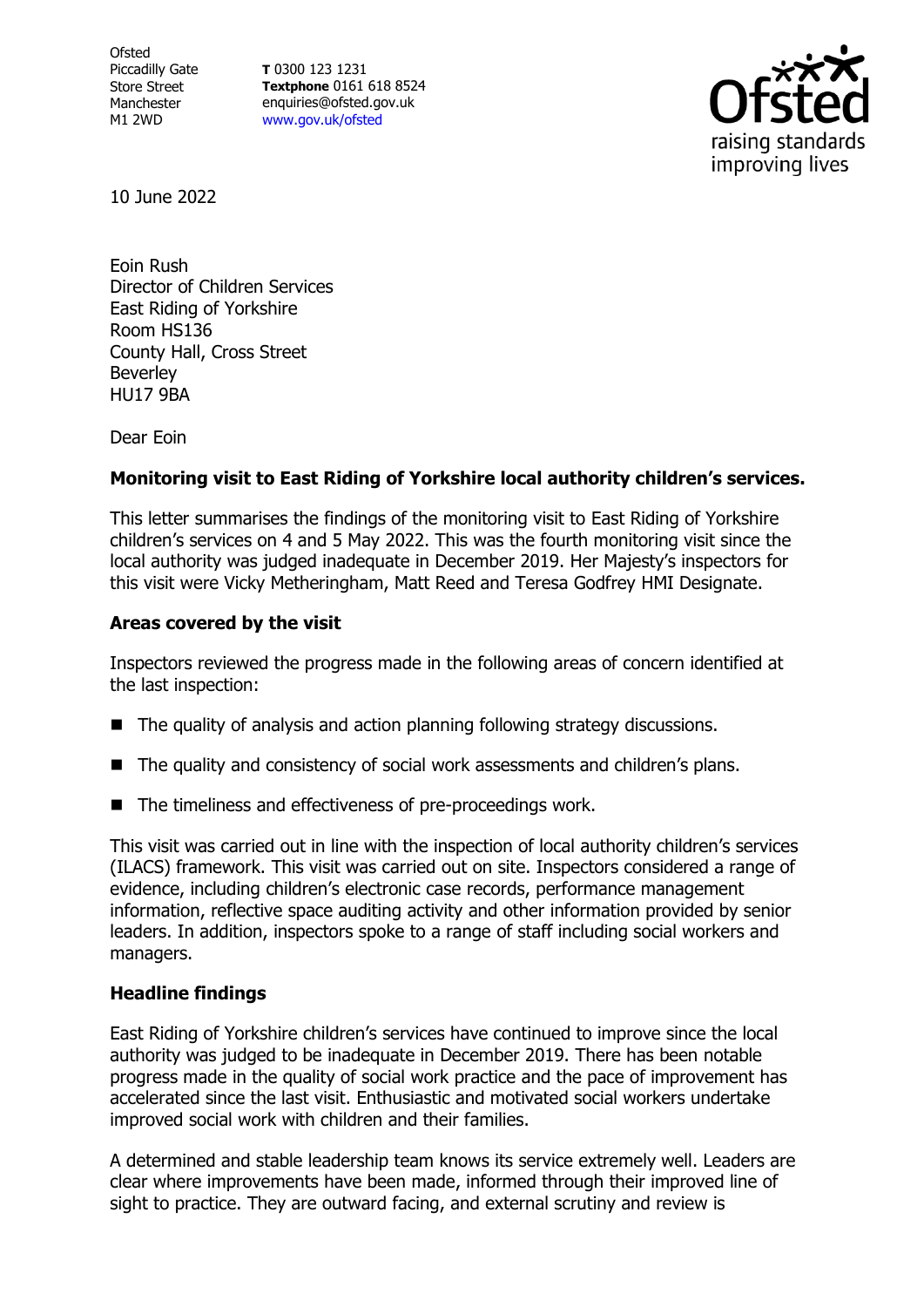

supporting their improvement journey. Leaders have developed a realistic plan to embed improved consistency of social work practice and their practice model. As a result, children and their families benefit from more focused interventions and support from their social workers. Their improvement journey is underpinned by the continued corporate support and additional investment.

## **Findings and evaluation of progress**

Timely and well-attended multi-agency strategy meetings are convened when risks to children escalate. Detailed information is shared, which enables risks to children to be understood within the wider context of historical information and provides a rationale about the next steps. Appropriate decisions and actions are made to protect children. However, some actions lack timescales, which means that it is not always clear when the work needs to be completed by.

Managers appropriately escalate section 47 child protection enquiries. Child protection enquiries collate appropriate information from partner agencies to inform next steps. Improved direct work with children and families is completed by social workers as part of the child protection enquiries. Children are seen frequently by social workers who develop meaningful relationships with them. Children are seen on their own and their experiences and worries are considered. Records of child protection enquiries are detailed and clear. Social workers proactively put immediate safety plans in place to reduce and manage risk. However, a small number of safety plans are not developed closely with parents, which means that expectations can be unrealistic for these families.

The availability of the police to undertake joint visits to some children impacted on the timing of the child protection enquiry. As a result of this, and workload pressures for social workers and children's independent reviewing officers, some children's initial child protection conferences took place outside of the statutory timescales. During this interim period, regular and frequent visits continued to be made to children and safety plans were established. However, these children had not benefited from co-ordinated multiagency planning and they experienced a delay to information-sharing about the management of risk and safety.

Assessments of children's needs by social workers have significantly improved. They are analytical, informative and provide a clear sense of the child's world and their experiences. The impact of family history and how that affects the child's current circumstances is understood. The views of adults and an assessment of their parenting capacity are provided. Children's assessments are frequently updated and take account of emerging issues which inform children's plans. Not all assessments for children are timely. Leaders are aware of this and have taken steps to increase staff capacity. Case sampling by inspectors on this visit where assessments have not been competed in time did not identify children left in unsafe circumstances.

Children's plans are reviewed through regular and well-attended multi-agency child in need and core group meetings. This ensures that plans are updated to reflect the child's individual circumstances. Most children's plans provide an overview of how risks will be managed, which are contained within safety plans that are increasingly completed with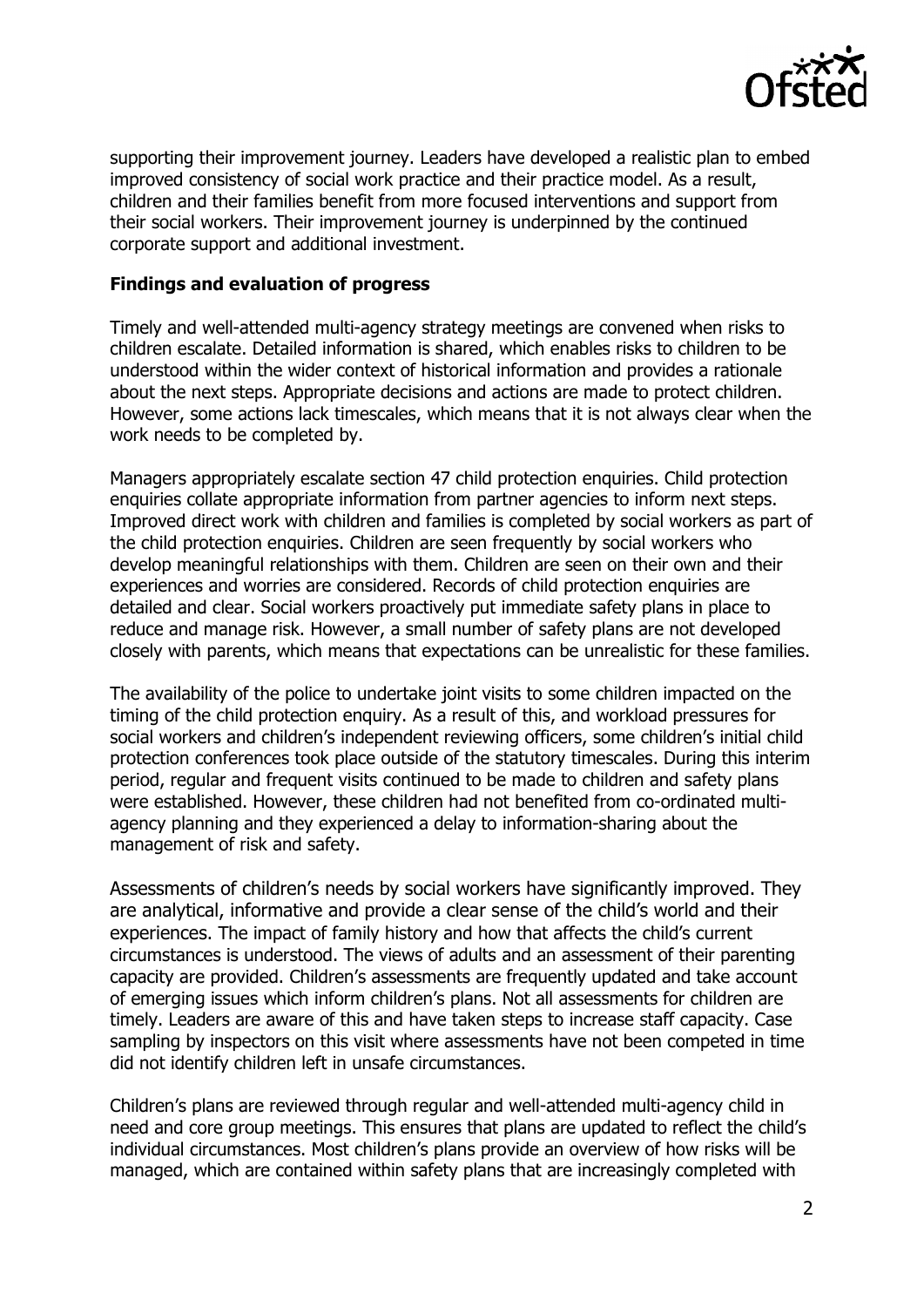

the family and young person. However, children's plans do not consistently identify the specific needs of the individual child and lack timescales, making it difficult to know how plans are meeting the child's individual needs and to assess and monitor how progress is being made.

Senior leaders very recently commissioned a peer review into the quality and impact of their pre-proceedings work. They have immediately begun to progress the recommendations of this diagnostic. As a result, inspectors identified improvement in this area during the visit. The recent appointment of the interim strategic lead for children's social work is beginning to further strengthen the apparatus to support the pre-proceedings process. In turn, this is enhancing the quality of practice improvement driven by the principal social worker and other leaders. A greatly improved public law outline tracker has been established which is tracking and reviewing children subject to a pre-proceedings process. In addition, a strengthened care planning panel is making appropriate and timely actions because of enhanced social work assessments and earlier management oversight. Recent improvements have been made to the letters before proceedings. They now provide families with an understanding about the support and opportunities to make effective change to avoid legal action being taken.

A stable and permanent senior leadership team is continuing to improve social work practice for children. A well-informed self-evaluation by senior leaders provides a clear description of where progress has been made and where continued challenges remain. Leaders maintain a methodical approach to the implementation of the changes required to improve social work practice. The pace of improvement activity is underpinned by scrutiny and challenge by the Department for Education improvement adviser. Children's services are well supported through strong and visible support from the corporate management team, elected members, partners, and external peer support. The additional investment is enabling the evolving infrastructure and system changes to drive the development work.

Recruitment and retention challenges are continuing to affect the workforce stability and the impact and outcomes for areas of social work practice. The approach to 'grow your own' has resulted in the local authority projecting it will be fully staffed by summer 2022. In addition, the significant financial investment in developing a creative workforce offer is supporting organisational culture change which staff appreciate. The workforce and their well-being are valued by senior leaders who engage and communicate frequently with workers.

Effective performance management systems provide senior leaders with a greater ability to scrutinise and monitor data so that they can swiftly identify issues of concern. A significantly improved line of sight on the quality of practice to senior leaders continues to inform their self-awareness. The recent self-assessment for this visit together with improved oversight of data show continued synergy, which means that the local authority knows itself well.

Social workers value being involved in the reflective space activity which is supporting the development of the quality of their practice. Senior leaders ensure that themes and patterns identified through reflective space audit activity are communicated to social